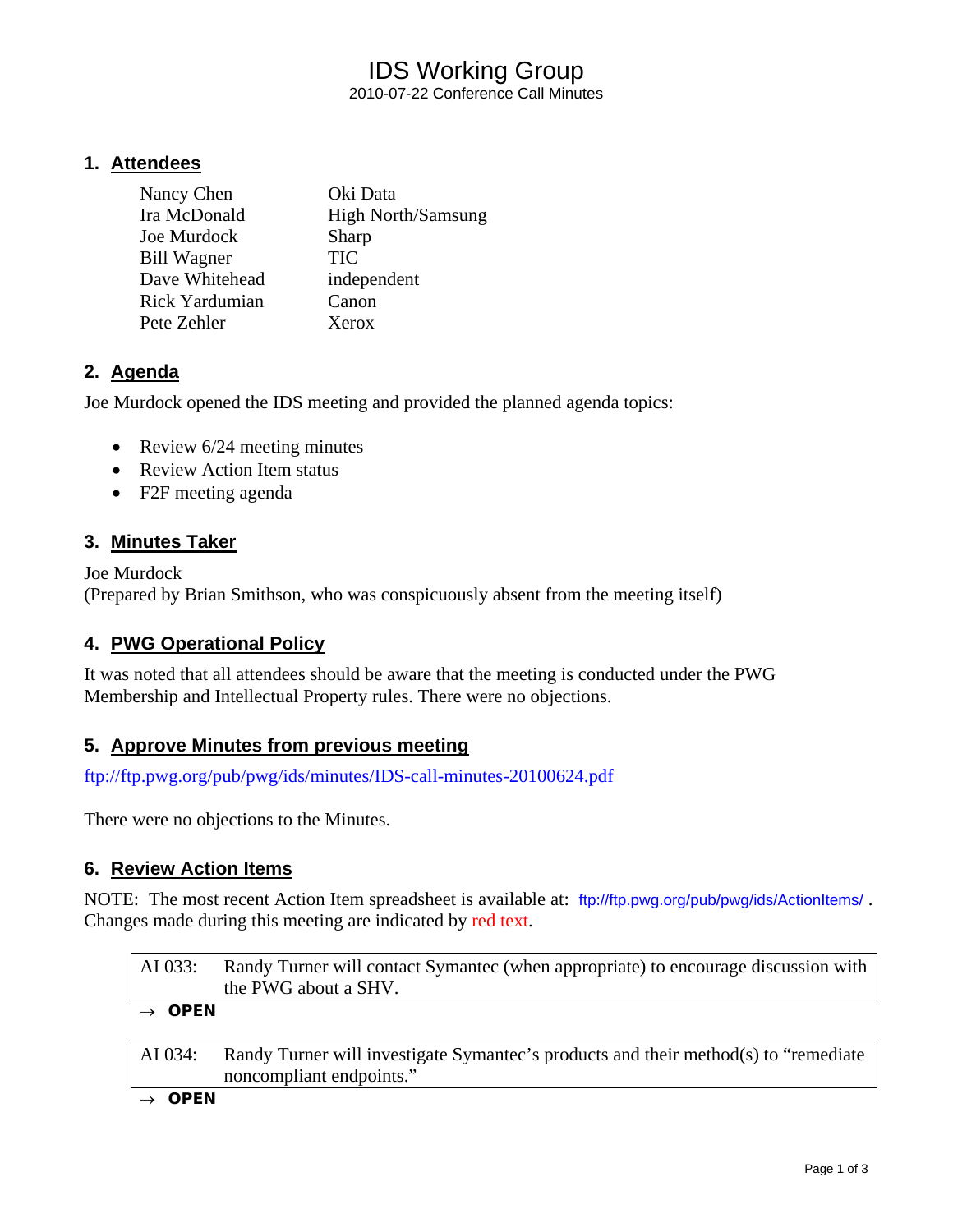# IDS Working Group

2010-07-22 Conference Call Minutes

AI 041: (For Remediation) Look into providing a remediation specification.

#### → *OPEN*

AI 044: (For NEA Binding) Recast the NEA Binding document as a TCG TNC Binding document.

→ *OPEN, assigned to Randy Turner*

#### AI 053: Do a brief overview and link to the market rationale for discussion/comment by MPSA (Jim Fitzpatrick)

→ *OPEN, Joe Murdock and Bill Wagner* 

AI 054: In HCD\_NAP, Make language attribute required

→ *Closed*

AI 055: In HCD\_ATR, Add language attribute

→ *Closed*

AI 056: In MFP schema, Make simple element xxxPatches as a complex type sequence 0~n xxxPatch

→ *Closed*

AI 057: In HCD\_ATR, Patch attributes should be array of patches in order they are applied → *Closed*

AI 058: Create a first draft SCCM binding spec based on the NAP binding spec

→ *OPEN, Joe Murdock and Ira McDonald* 

AI 059: Create a first draft of a common logging specification

→ *OPEN, Michael Sweet* 

AI 060: First draft of potential resource predicate values

→ *OPEN, Joe Murdock* 

# **7. F2F Meeting Agenda**

The draft plenary and F2F meeting slides were reviewed. Updated slides have been posted already for further review and for inclusion of TCG updates:

- [ftp://ftp.pwg.org/pub/pwg/ids/Presentation/2010-08-04\\_IDS\\_plenary.pdf](ftp://ftp.pwg.org/pub/pwg/ids/Presentation/2010-08-04_IDS_plenary.pdf)
- ftp://ftp.pwg.org/pub/pwg/ids/Presentation/2010-08-04 IDS plenary.ppt
- [ftp://ftp.pwg.org/pub/pwg/ids/Presentation/2010-08-06\\_IDS\\_F2F.pdf](ftp://ftp.pwg.org/pub/pwg/ids/Presentation/2010-08-06_IDS_F2F.pdf)
- [ftp://ftp.pwg.org/pub/pwg/ids/Presentation/2010-08-06\\_IDS\\_F2F.ppt](ftp://ftp.pwg.org/pub/pwg/ids/Presentation/2010-08-06_IDS_F2F.ppt)